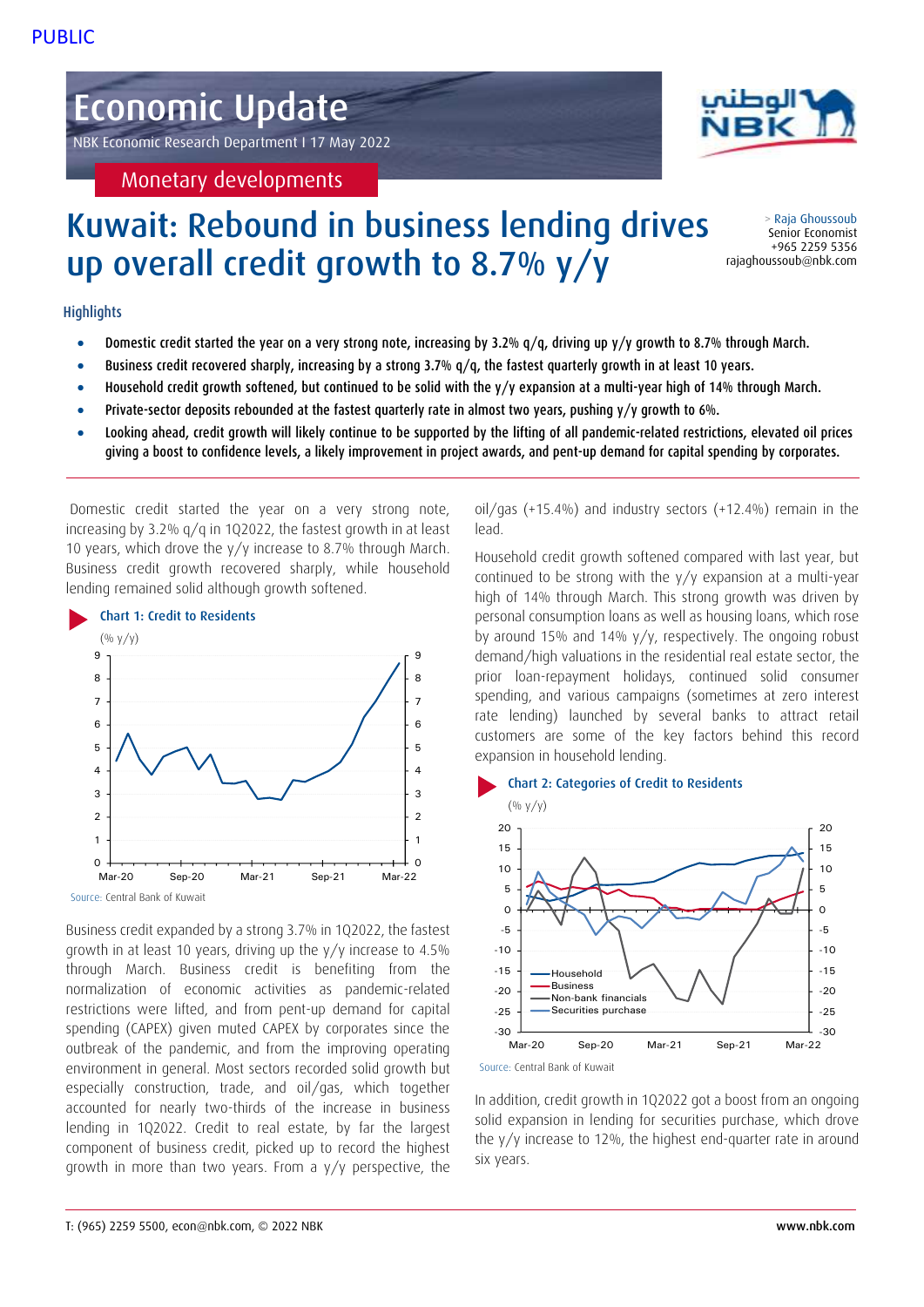

-4

- 2

 $\overline{0}$ 

2

4

6

8

Looking ahead, credit growth will likely continue to be supported by the normalization of economic activities, the lifting of all pandemic-related restrictions, elevated oil prices giving a boost to confidence levels, a likely improvement in project awards, and the pent-up demand for CAPEX by corporates. On the other hand, higher interest rates, given the expected trajectory of benchmark rates globally and locally, may dampen growth only slightly but we think the factors supporting growth, as mentioned above, will have a much bigger impact. However, business credit growth will likely soften in the second half of the year as has been the case historically.



Private-sector deposits rebounded

Meanwhile, domestic deposit growth rebounded strongly in 1Q2022, driving up the y/y increase to 4.8% through March. This was fully driven by private-sector deposits, which expanded in 1Q2022 at the fastest rate since the second quarter of 2020, pushing y/y growth to 6%. Despite elevated oil prices, government deposits dropped in 1Q2022 and are down by around  $1\%$  y/y.

Looking at the breakdown of KD private-sector deposits shows that current and saving accounts (CASA) expanded at a similar rate (of around 4%) in 1Q2022 to that of the more expensive time deposits. The increase in time deposits comes after three consecutive years of steady decrease, which resulted in a cumulative drop of 17% between end-2018 and end-2021. Looking ahead, given higher interest rates, the growth in CASA will likely fall behind the growth of time deposits, reversing the trend that was at play for the past three years.

The pick-up in domestic deposits in 1Q2022 kept the loans-todeposits ratio stable at around 95% after it had increased from close to 88% at the end of 2020.



Source: Central Bank of Kuwait Mar-20 Sep-20 Mar-21 Sep-21 Mar-22

-4

#### Policy interest rates set to increase further in 2022

The Central Bank of Kuwait (CBK) tracked the US Federal Reserve (Fed) in March by hiking the discount rate by 25 bps, but opted for a smaller increase (25 bps) when the Fed hiked by 50 bps in May. Accordingly, the weighted average interest rate on KD loans started going up in March as can be seen in chart 5. Given that the Fed will still be hiking rates several times this year, the discount rate in Kuwait should continue trending up, though not necessarily one-for-one with US rates.



Source: Central Bank of Kuwait \* Strictly private-sector deposits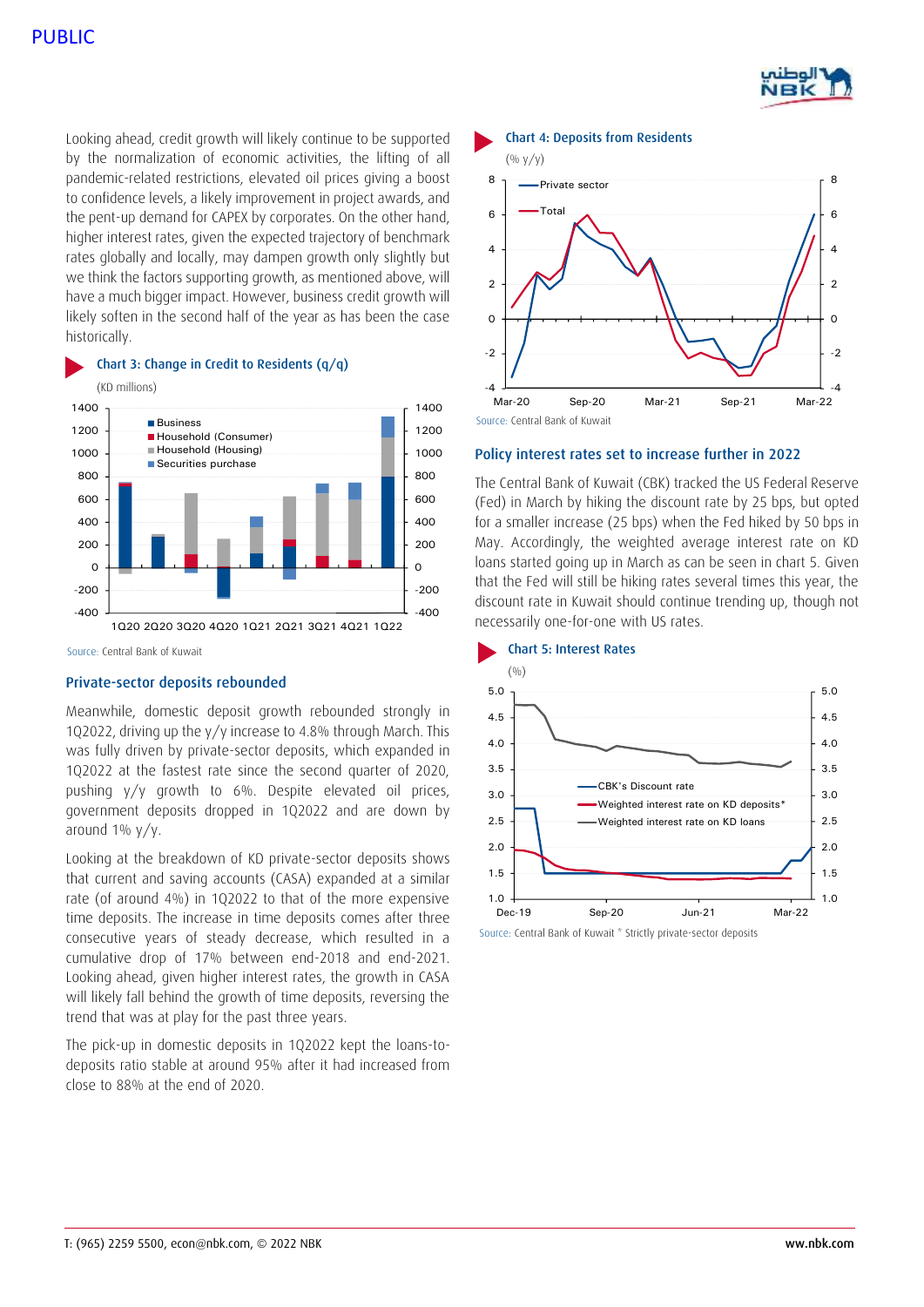

## Table 1: Monetary indicators

|                             | <b>KD</b> millions |               |                   |               | % m/m  |               |        |               | $%$ y/y |        |                      |        |
|-----------------------------|--------------------|---------------|-------------------|---------------|--------|---------------|--------|---------------|---------|--------|----------------------|--------|
|                             | <b>Dec 21</b>      | <b>Jan 22</b> | Feb <sub>22</sub> | <b>Mar 22</b> | Dec 21 | <b>Jan 22</b> | Feb 22 | <b>Mar 22</b> |         |        | Dec 21 Jan 22 Feb 22 | Mar 22 |
| Total system liquidity (M2) | 38,965             | 39,668        | 40.110            | 40.589        | $-0.6$ | 1.8           | 1.1    | 1.2           | $-0.5$  | 1.9    | 3.9                  | 5.7    |
| Currency in circulation     | 1,775              | 1,735         | 1,816             | 1,781         | 0.2    | $-2.3$        | 4.6    | $-1.9$        | $-2.0$  | $-3.4$ | $-1.7$               | $-1.7$ |
| Private sector deposits     | 37,189             | 37,933        | 38,295            | 38,808        | $-0.6$ | 2.0           | 1.0    | 1.3           | $-0.4$  | 2.2    | 4.1                  | 6.0    |
| <b>KD</b> deposits          | 34,966             | 35,481        | 35,727            | 36,384        | $-0.5$ | 1.5           | 0.7    | 1.8           | $-0.9$  | 1.4    | 2.9                  | 5.1    |
| Sight deposits              | 10.755             | 11.088        | 10.911            | 11,359        | $-2.9$ | 3.1           | $-1.6$ | 4.1           | 2.0     | 4.8    | 2.9                  | 3.8    |
| Savings deposits            | 7,072              | 7,066         | 7,232             | 7,196         | 0.6    | $-0.1$        | 2.4    | $-0.5$        | 10.0    | 7.7    | 10.4                 | 8.9    |
| Time deposits & CDs         | 17,139             | 17,327        | 17,584            | 17.829        | 0.5    | 1.1           | 1.5    | 1.4           | $-6.4$  | $-3.0$ | 0.2                  | 4.6    |
| Foreign currency deposits   | 2,223              | 2,453         | 2,568             | 2,423         | $-1.9$ | 10.3          | 4.7    | $-5.6$        | 8.0     | 16.0   | 24.4                 | 21.8   |

## Table 2: Consolidated banks' balance sheet

|                               | <b>KD</b> millions |               |        |               | % m/m         |               |        |               | $%$ y/y |                      |         |               |
|-------------------------------|--------------------|---------------|--------|---------------|---------------|---------------|--------|---------------|---------|----------------------|---------|---------------|
|                               | <b>Dec 21</b>      | <b>Jan 22</b> | Feb 22 | <b>Mar 22</b> | <b>Dec 21</b> | <b>Jan 22</b> | Feb 22 | <b>Mar 22</b> |         | Dec 21 Jan 22 Feb 22 |         | <b>Mar 22</b> |
| <b>Total bank assets</b>      | 77,058             | 77,868        | 78,971 | 80.076        | 0.8           | 1.1           | 1.4    | 1.4           | 5.1     | 5.8                  | 7.1     | 8.4           |
| Core liquid assets            | 7,512              | 7,864         | 8,071  | 8,492         | $-6.5$        | 4.7           | 2.6    | 5.2           | $-15.5$ | $-7.2$               | $-3.9$  | 10.0          |
| Cash and CBK deposits         | 2,523              | 2,865         | 3,107  | 3,037         | $-10.7$       | 13.6          | 8.4    | $-2.2$        | $-21.8$ | $-2.7$               | $-6.8$  | $-8.2$        |
| CBK bonds                     | 2,964              | 2,964         | 2,964  | 2,964         | 0.0           | 0.0           | 0.0    | 0.0           | 0.0     | 0.0                  | 0.0     | 0.0           |
| Time deposits with CBK        | 2,025              | 2,035         | 2,000  | 2,490         | $-9.7$        | 0.5           | $-1.7$ | 24.5          | $-25.0$ | $-20.7$              | $-4.8$  | 71.7          |
| Public debt instruments       | 1,138              | 1,040         | 952    | 740           | $-4.2$        | $-8.6$        | $-8.5$ | $-22.3$       | $-16.2$ | $-22.2$              | $-29.5$ | $-45.4$       |
| Interbank deposits            | 3,337              | 3,061         | 3,253  | 3,569         | 29.3          | $-8.3$        | 6.3    | 9.7           | 32.2    | 13.7                 | 28.6    | 22.9          |
| <b>Credit facilities</b>      | 42,287             | 42,714        | 43,163 | 43,658        | 0.4           | 1.0           | 1.1    | 1.1           | 6.3     | 7.0                  | 7.9     | 8.7           |
| Foreign assets                | 17,883             | 18,271        | 18,346 | 18,504        | 1.4           | 2.2           | 0.4    | 0.9           | 8.7     | 9.1                  | 9.2     | 7.0           |
| Other assets                  | 4,902              | 4,918         | 5,186  | 5.114         | 0.3           | 0.3           | 5.4    | $-1.4$        | 12.6    | 11.4                 | 11.3    | 14.6          |
| <b>Total bank liabilities</b> | 67,383             | 68,010        | 69,185 | 70,104        | 0.7           | 0.9           | 1.7    | 1.3           | 5.6     | 6.2                  | 7.8     | 9.0           |
| <b>Total deposits</b>         | 47,710             | 48,165        | 48,541 | 49,322        | 0.8           | 1.0           | 0.8    | 1.6           | 0.0     | 1.7                  | 3.9     | 5.6           |
| Private sector deposits       | 37,189             | 37,933        | 38,295 | 38,808        | $-0.6$        | 2.0           | 1.0    | 1.3           | $-0.4$  | 2.2                  | 4.1     | 6.0           |
| Government deposits           | 7,373              | 7,358         | 7,170  | 7,189         | $-0.4$        | $-0.2$        | $-2.5$ | 0.3           | $-7.2$  | $-3.3$               | $-4.1$  | $-1.4$        |
| Interbank deposits            | 3,148              | 2,874         | 3,076  | 3,326         | 25.2          | $-8.7$        | 7.0    | 8.1           | 28.7    | 9.5                  | 24.9    | 17.5          |
| Foreign liabilities           | 11,873             | 12.068        | 12,460 | 12,915        | 1.3           | 1.6           | 3.3    | 3.7           | 26.9    | 23.0                 | 19.1    | 17.7          |
| Other liabilities             | 7,800              | 7,777         | 8,184  | 7.867         | $-1.0$        | $-0.3$        | 5.2    | $-3.9$        | 16.2    | 13.6                 | 16.5    | 18.2          |
| Shareholders' equity          | 9,676              | 9,858         | 9.786  | 9,972         | 1.7           | 1.9           | $-0.7$ | 1.9           | 1.3     | 3.1                  | 2.6     | 4.3           |

Source: Central Bank of Kuwait